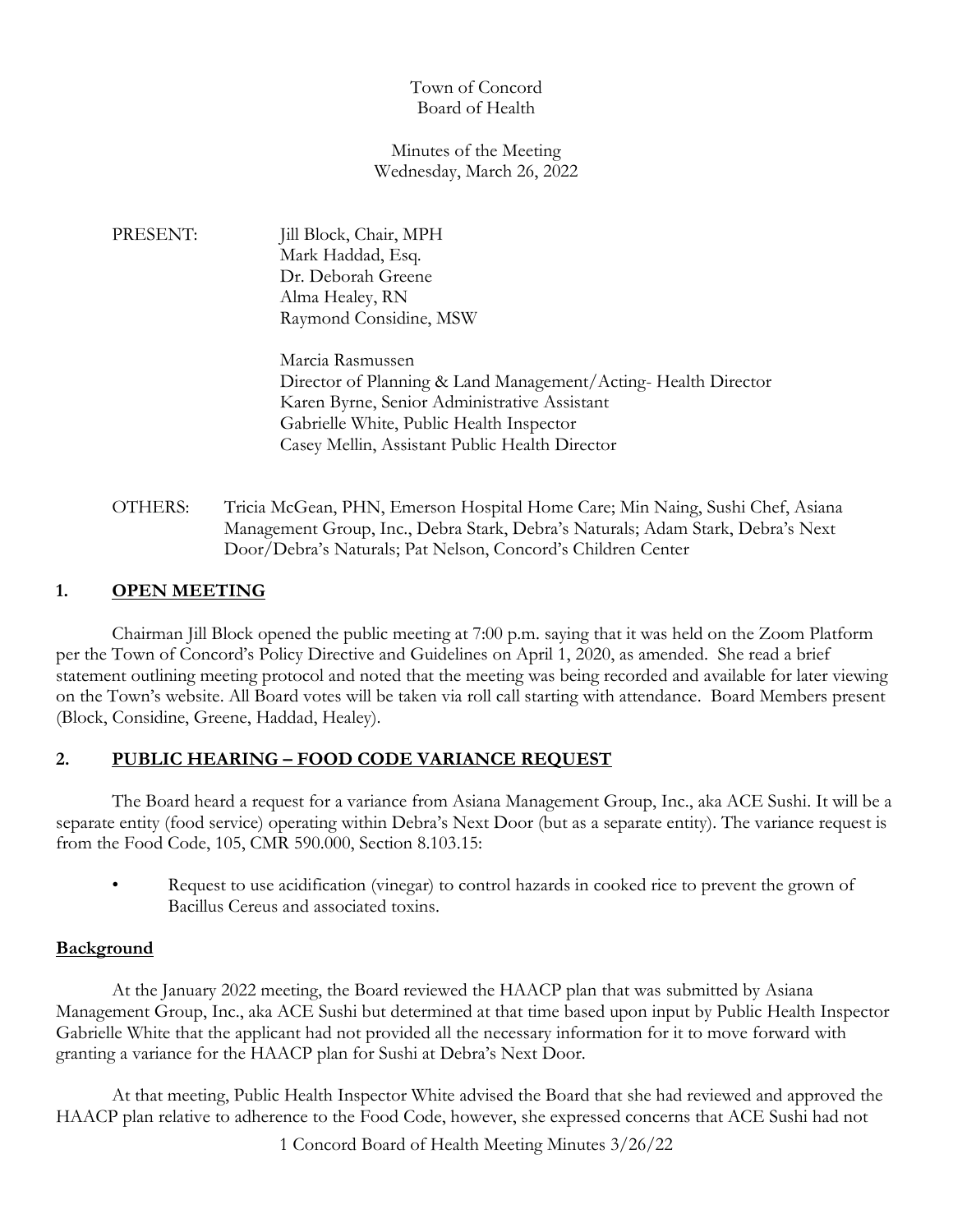provided in writing that the Person in Charge (PIC) of the sushi operation would be onsite during all hours of operation daily to fulfill the responsibilities of a (Person in Charge) PIC. At that time, the Health Division had not received that information from the applicant.

Ms. White explained that the variance request was to show that the PIC can prove to the Board that he/she understands the HAACP plan and can execute it and oversee others working within the operation. Debra's Next Door (owners) had previously supplied documents saying that it would not be responsible for shared use of refrigerators and cross training of PIC's. At the January meeting, consensus of the Board was that the applicant had not provided the required information to move forward with granting the variance and recommended that ACE Sushi come back to the Board once they had their employees in place could demonstrate the Sushi Chef (PIC) could execute the HAACP plan (approved by the Health Division).

### **Discussion**

At this time, Erica Kohn Food Safety Manager for Ace Sushi introduced the new Sushi Chef (PIC) Min Naing for Debra's Next Door. She explained that he was an employee of Asiana Management Group, Inc., but would be on site until such time ACE could hire a new Sushi Chef to manage the site within Debra's. Mr. Naing reviewed the implementation of the HAACP plan outlining the process to use acidification (vinegar) to control hazards in cooked rice to prevent the grown of Bacillus Cereus and associated toxins.

Board members asked if he would be the only employee working in the sushi area and advised that any person working in the sushi area would be under his supervision and that he would be onsite during all the hours of operation. Mr. Naing noted that he would be the person training a new Sushi Chef for Debra's Next Door when things started to move forward.

Gabrielle White, Public Health Inspector stated that the plan she had previously reviewed met all the requirements of the Food Code and that Mr. Naing had provided all of the applicable documentation (Serve Safe Manager, Allergy Awareness) required of a Person in Charge in a Food Service Establishment and demonstrated he was sufficiently knowledgeable in the implementation of the HAACP plan. Staff recommended approval of the variance as submitted.

Mark Haddad moved that the Board APPROVE the HAACP Plan and variance request to use acidification (vinegar) to control hazards in cooked rice to prevent the growth of Bacillus Cereus and associated toxins in accordance with the Food Code, 105, CMR 590.000, Section 8.103.15 as submitted. Dr. Greene seconded it. All VOTED in favor. (Motion Carried 5-0; Block, Considine, Greene, Haddad, Healey – yes).

# 3. COVID-19 Update; Public Messaging Moving Forward; Masking of Children

#### Covid-19

Chairman Jill Block provided the Board with a summary of the daily incidence rates of positive cases  $(8/100,000)$  as of March 5<sup>th</sup> in Concord and that the vaccination rates were at approximately 86%. She noted that questions relating to indoor mask mandates continued to come up in conversation (Chair Breakfast) as it relates to individual businesses, Town Meeting, etc., but that at this point, the positivity rates did not rise to a level of another mandate in her opinion. Board members concurred specifically because all individuals have the right to wear a mask in whatever setting they are in with or without a mandate. The Board suggested following the advice of CDC guidelines and gathering responsibly by wearing a mask in large crowds or health compromised.

Chairman Block informed the board that the Concord Middle Schools had a cluster of positive Covid-19 cases following February vacation and the Shamrock Ball event where students and parents (approximately 500

2 Concord Board of Health Meeting Minutes 3/26/22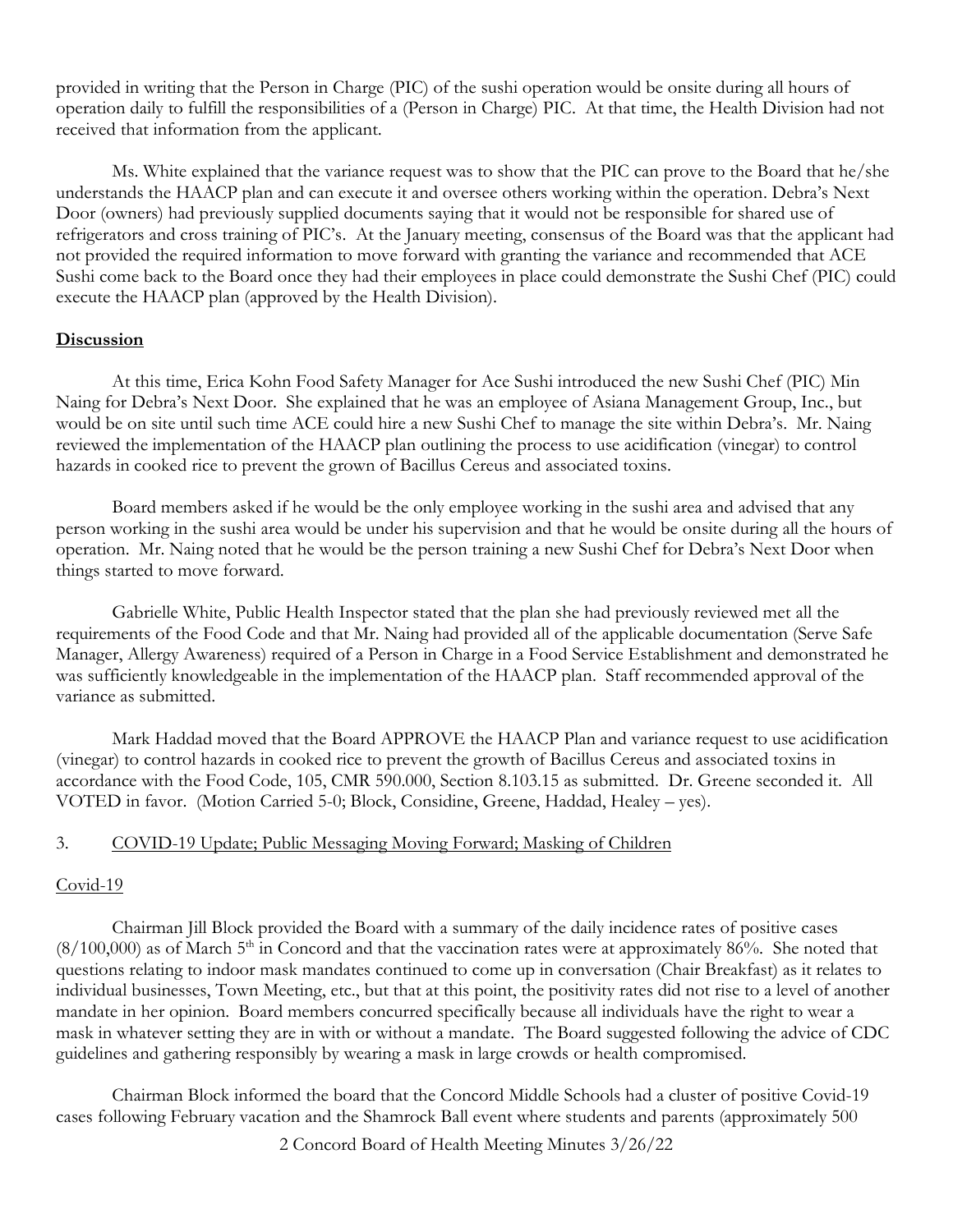people) gathered for a dance (masks were not required). Ms. Block asked Public Health Nurse Tricia McGean to update the Board on that scenario.

PHN McGean said that this was an isolated spike in cases related to the Shamrock Ball event. Within 7 days of the event there had been 29 new cases in MAVEN (lab confirmed) and as of this past Sun/Mon there were an additional 36 cases. At this point, the schools implemented masking for another week. Additional cleaning/sanitizing measures had been implemented by School Facilities Department. Ms. McGean was collaborating very closely with the school nurses and that everyone was doing exactly what they were trained to do relative to isolation and quarantine protocols. She noted that although this was a bit scary at first not knowing exactly how it would play out; everyone stepped up to take appropriate measures stating that parents were letting the schools know if an antigen test came back positive (those do not appear in MAVEN) and implementing all of the protocols that public heath has been touting for the past two plus years relating to Covid-19. Ms. McGean said that people are wanting to get back to their lives and go to dances without masks, etc., which was understandable but that these spikes were going to be part of the new norm. She was impressed at how the schools, parents, and public health responded stating no one wants any type of shut down so in her opinion people were stepping up and being cautiously optimistic using the tools that had been taught to manage these inevitable spikes.

#### Concord Children's Center – Pat Nelson, Director

Director of the Concord Children's Center, Pat Nelson emailed Chair Jill Block regarding masking as it related to unvaccinated preschoolers (2-5 yo) and as it related to establishing Covid Mitigation policies and practices at the center. Ms. Nelson stated that during the height of the pandemic she had the former Public Health Director and PHN Nurse Tricia McGean on speed dial and could not have reopened with out the assistance of the Concord Health Department. Ms. Nelson was requesting additional support from the Health Department and Board to guide her in creating policies or making a specific statement relating to early childhood education centers.

Ms. Nelson noted that the Concord Public Schools will make masking optional for their preschool classrooms as of March 21<sup>st</sup> and puts additional pressure on CCC to follow suit. Throughout the pandemic, she said that the Center always followed the recommendations of Public Health Nurse Tricia and had assured its community that in matters relating to Covid-19 the Concord Children Center followed the Town's Public Health recommendations. Ms. Nelson said that she was very reluctant to change the Center's internal policy that had been initially guided by PHN McGean and former Health Director Susan Rask without clear guidance from the Board of Health.

Following a lengthy discussion, Board members reiterated that the indoor mask mandate had been lifted and individual businesses could implement whatever policy it chose to do so at this time. The Board continues to encourage masking for immunocompromised people or when in large gatherings but felt that it was not its role to create the policy for the Center. If there was a situation at the Children's Center that required intervention the Health Division Staff and PHN McGean would always be available to assist.

Dr. Greene suggested that the Ms. Nelson make masking optional at this point, see what happens and go from there; in her opinion, if the staff was vaccinated and likely most parents were vaccinated it should not be an issue. At this point moving from pandemic to endemic she said it was incredibly important for these young children to start seeing smiling faces and not just masked adults and friends. Alma Healey agreed with Dr. Greene adding that a two-year-old pulling and tugging at a mask was likely creating more contamination. From a mental health perspective, she felt strongly the masks should be optional. Mark Haddad and Ray Considine concurred noting that a policy can always be changed and mask reimplemented if cases spiked or there was a public health need for it. No further action required.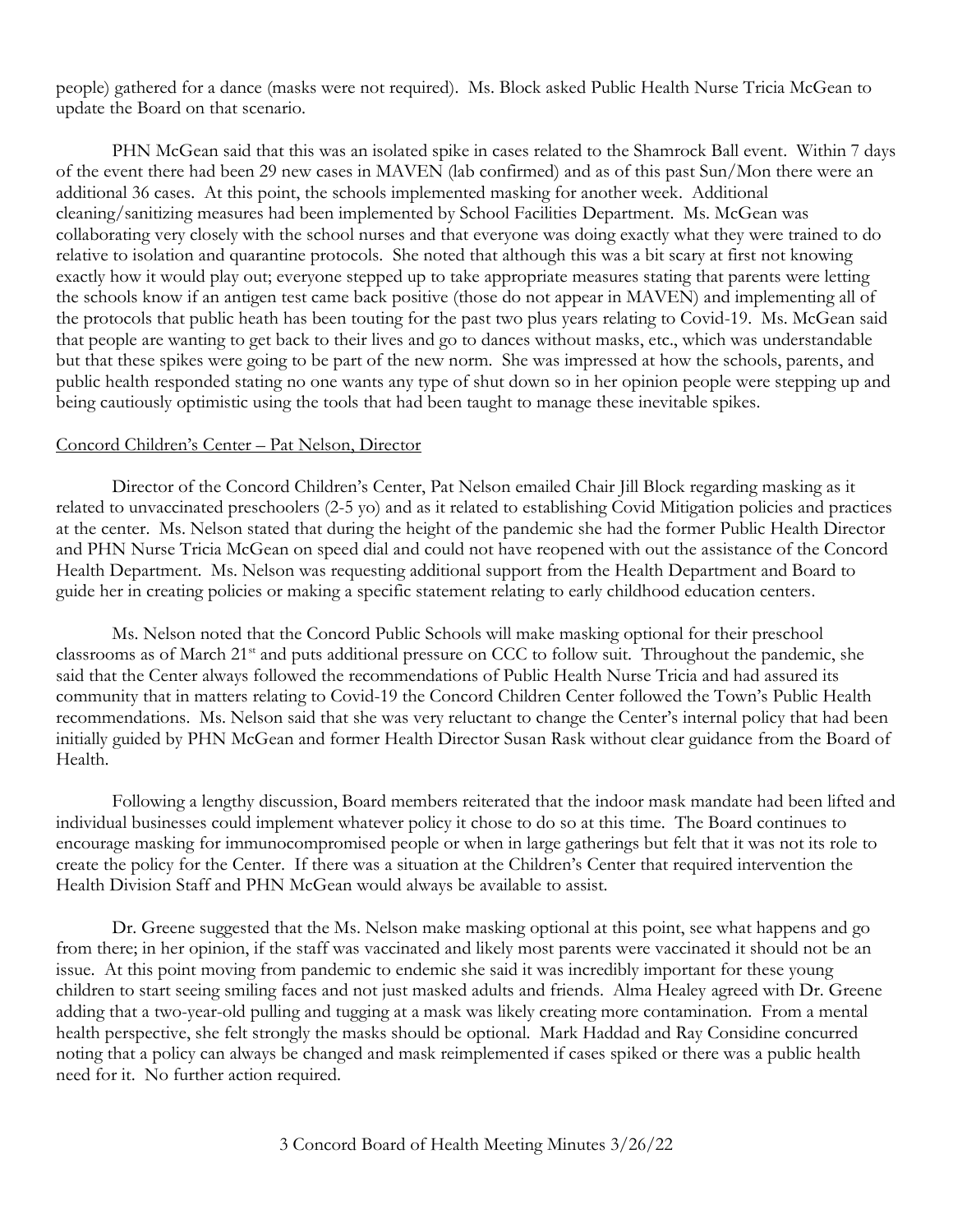### Messaging for Covid-19 moving from Pandemic to Endemic

Chair Jill Block felt it was important for the Board start a discussion on how it felt "Public Health Messaging" could be reinvigorated in a more positive light particularly as society moved from the Covid-19 pandemic to endemic. Ms. Block felt that the Health Department was often seen as the "bad guys" – regulating people, telling them what to do, out to make it difficult as opposed to protecting the public health. In her opinion, the residents of Concord have a negative perception of public health and much of the vitriol over the past 2 ½ years has been thrown at the staff who is only doing its job.

Several years ago, Ms. Block worked on the Healthy Communities Initiative (via a Public Health Grant) with former Public Health Director and Public Health Inspector Gabrielle White and the response from the community as a whole was very positive, particularly in the areas of addressing mental health issues, community accessibility to walking and biking trails, sustainability issues relative to public health.

After a lengthy discussion, Board members concurred that negativity and lack of appreciation for public health was universal. Ray Considine suggested brainstorming on how as a Board could we start to think of ways to change the tone as how it and staff was seen. He has always believed that a robust local journalistic approach with articles in the local news paper was a good place to start. Other members suggested social media accounts, etc., with educational pieces ranging from how to promote good mental health practices with links to services to mosquito borne illnesses, etc.

Chair Jill Block noted that the Great Meadows Shared Services Grant (Concord, Carlisle, Wayland, Sudbury, Bedford and Lincoln) has a new grant coordinator and monies delegated specifically for hiring a communications coordinator and that would be a wonderful start to getting some of these tasks achieved. The purpose would be to be able to change the messaging to fit each community.

Board members will continue to discuss this at future meetings and looked forward to any new insights from the potential new Public Health Director and staff. For now, the goal is to continue to keep the public informed, remind them that Covid-19 is not over, wash their hands, and to practice safe, smart public health measures (handwashing, sneeze into your elbow, stay home when sick, wear a mask, when necessary, etc.). Marcia Rasmussen also suggested contacting Erin Stevens the Public Information Officer for the Town to see if she had any ideas about getting public health messages out via social media, etc.

# **4. BOARD MEMBER REPORTS**

Jill Block mentioned that she was approached at the Chairs' Breakfast Proposed Article 37 (Citizen's Petition) of this year's Town Meeting about a fee assessed to anyone requiring a "bag" at time of check out at a retail establishment designating the Board of Health or its designee as the "enforcing" agent. She asked Karen Byrne to slate this as a topic for discussion at the April Meeting, but personally did not believe that this article had anything to do with public health and should be with recycling.

Marcia Rasmussen, Acting Health Director/Director PLM agreed and informed the Board that she had her hand up at the public meeting during the comment period but was not recognized. She said would reach out to the Moderator and convey that these duties fall within the purvey of the Recycling Coordinator.

Dr. Greene said the proposed warrant article has nothing to do with public health.

Ray Considine suggested staff contact Cheryl Shabarra, Counsel for the Massachusetts Association of Health Boards as a resource to see if other communities were dealing with similar issues.

4 Concord Board of Health Meeting Minutes 3/26/22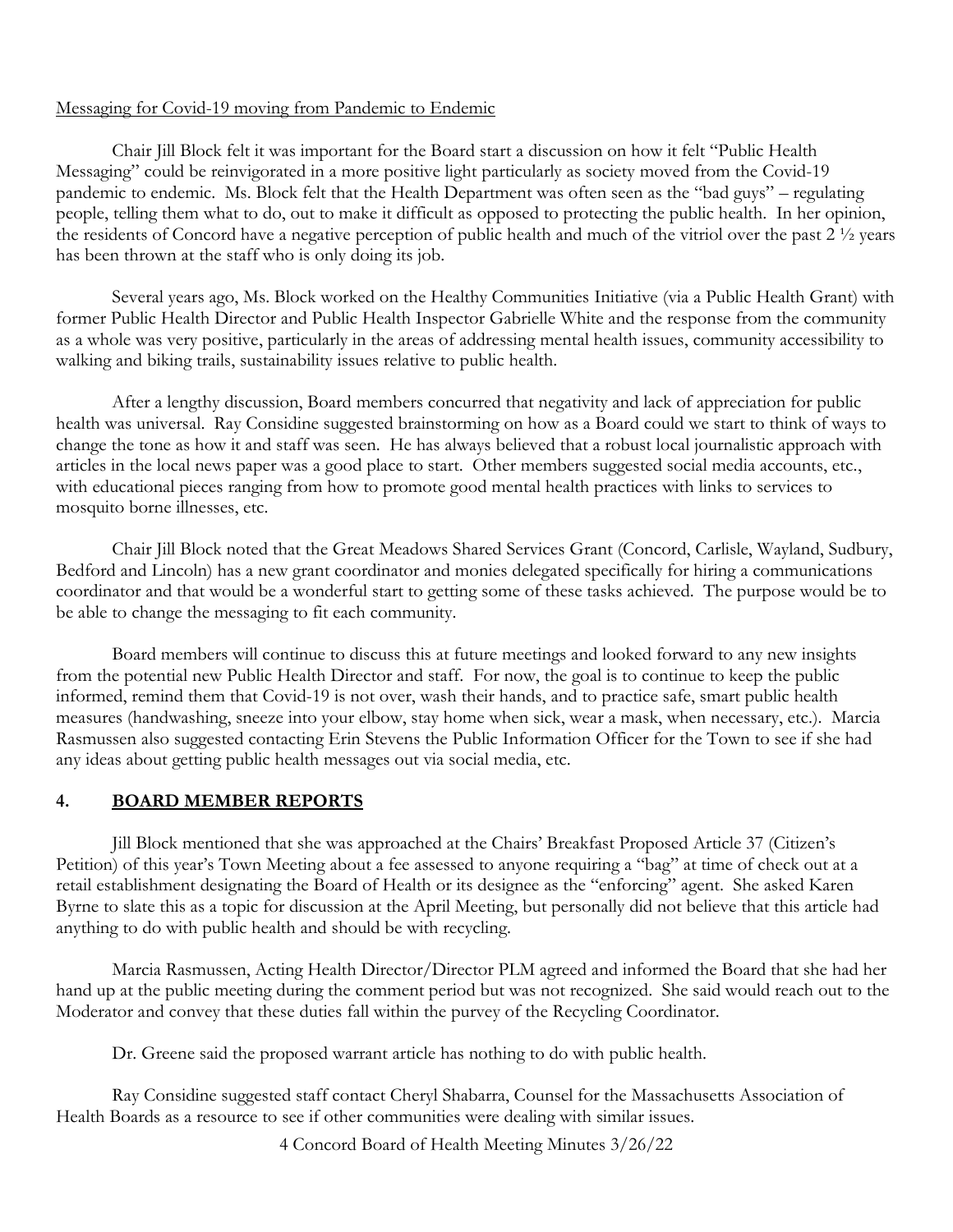No other Board reports.

# **5. STAFF REPORTS**

Marica Rasmussen informed the Board that the final interviews for the Public Health Director position were complete. She advised that she would be calling references and would be making a recommendation to the Town Manager once that was done.

Public Health Inspector Gabrielle White told the Board that the former Ninety-Nine Restaurant on Commonwealth Avenue had been purchased and an application for plan review submitted for a new restaurant currently called "The Local". She expected it to be a mid/moderate range fare but that it was moving along.

### **6. BOARD CALENDAR & MINUTES**

The Board reviewed calendar for the upcoming meetings and confirmed that April  $26<sup>th</sup>$  would be the next meeting.

The Board reviewed and discussed the minutes of the December 14<sup>th</sup> and 27<sup>th</sup> 2021 meetings, respectively. Deb Greene moved to approve with edits. Alma Healey seconded it. All VOTED in favor. (Block, Considine, Greene, Haddad, Healey – yes; motion carried 5-0).

The Board reviewed the minutes from the January 25, 2022, meeting. Dr. Greene moved to approve as submitted. Alma Healey seconded it. All VOTED in favor. (Block, Considine, Greene, Haddad, Healey – yes; motion carried 5-0).

The February minutes were deferred to the April meeting.

# **7. BOARD CHANGES**

Chair Jill Block reluctantly announced that the Board's dedicated Registered Nurse, Alma Healey was stepping down from her position on the Board of Health effective immediately. Ms. Block noted that Ms. Healey's calm, reliable and steady voice of reason was invaluable during her tenure, but most definitely during the past two years plus dealing with the Covid-19 Pandemic.

Ms. Healey thanked the Board and the Health Division Staff for their kindness and dedication to their work. She said she gained a tremendous amount of knowledge on the inner workings of the Town and was grateful to have had the opportunity to serve the community in this way. Mark Haddad moved for the record to officially reflect how appreciative the Board and Town were for her dedicated service. Ray Considine seconded it. All VOTED in favor. (Block, Considine, Greene, Haddad; motion carried 4-0).

Jill Block asked Karen Byrne the protocol for obtaining the volunteer cards for residents interested in potentially filling Ms. Healey's unexpired term as well as a replacement member for Ray Considine whose membership term expires in May 2022. Ms. Byrne will reach out to the Town Manager's office and get the process moving.

The meeting ended at approximately 8:30 p.m. (Block, Considine, Greene, Haddad, Healey – yes; motion carried 5-0).